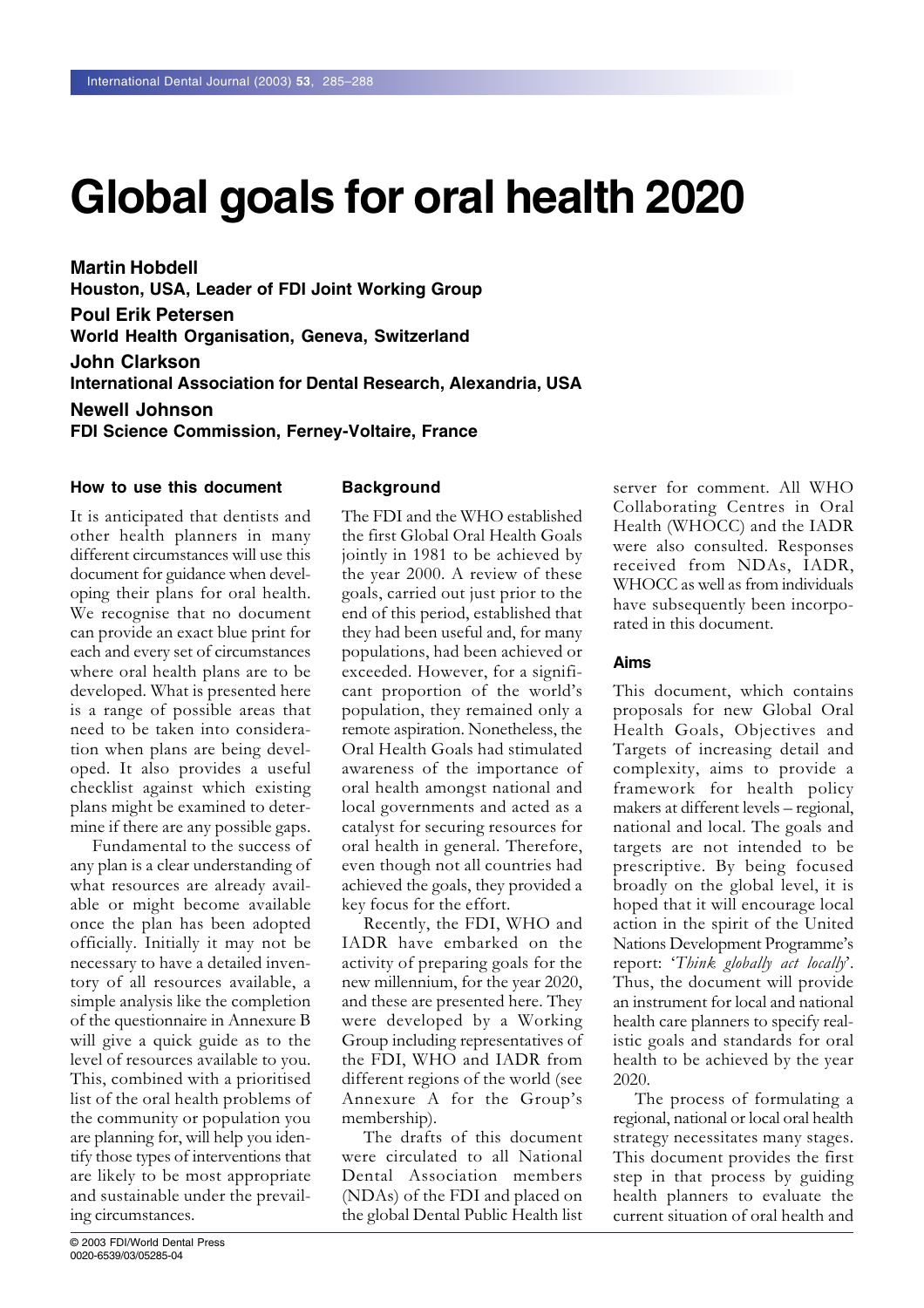set oral health goals, objectives and targets. The present Goals differ significantly from those of 1981 in a number of ways. First, they are more general. Their purpose is to facilitate regional, national and local oral health policy development and activities, leading to more detailed and locally relevant goals. The previous Goals, in their detail, are similar in scope to the present targets. Second, no absolute values are given, as these have to be established on the basis of local circumstances such as the adequacy of the information base, local priorities and oral health systems, as well as disease prevalence and severity and socio-environmental conditions.

Each situation will be different not only in so far as the epidemiology of oral diseases, but also with regard to the political, socio-economic, cultural and legislative context. It will require detailed knowledge of the prevailing circumstances and the significant determinants of oral health. This knowledge is crucial to the development of policies, which address not only the immediate known risk factors but also help create a social, legislative and economic environment that is conducive to good oral health.

The following goals, objectives and targets are proposed based on current classifications of diseases and established criteria for their diagnosis. After careful consideration of alternative ways of presenting them, it was decided to set them out in the familiar way in relation to different groups of diseases.

# **Goals, Objectives and Targets** Goals

1. To minimise the impact of diseases of oral and craniofacial origin on health and psychosocial development, giving emphasis to promoting oral health and reducing oral disease amongst populations with the greatest burden of such conditions and diseases.

2. To minimise the impact of oral and craniofacial manifestations of systemic diseases on individuals and society, and to use these manifestations for early diagnosis, prevention and effective management of systemic diseases.

## **Obiectives**

- 1. To reduce mortality from oral and craniofacial diseases
- 2. To reduce morbidity from oral and craniofacial diseases and thereby increase the quality of life
- 3. To promote sustainable, priority-driven policies and programmes in oral health systems that have been derived from systematic reviews of best practices (i.e. the policies are evidencebased)
- 4. To develop accessible costeffective oral health systems for the prevention and control of oral and craniofacial diseases
- 5. To integrate oral health promotion and care with other sectors that influence health, using the common risk factor approach
- 6. To develop oral health programmes that will empower people to control determinants of health
- 7. To strengthen systems and methods for oral health surveillance, both processes and outcomes
- 8. To promote social responsibility and ethical practices of care givers
- 9. To reduce disparities in oral health between different socioeconomic groups within a country and inequalities in oral health across countries
- 10. To increase the number of health care providers who are trained in accurate epidemiological surveillance of oral diseases and disorders.

# **Targets**

By the year 2020 the following will have been achieved over baseline: 1. Pain:

• A reduction of  $X\%$  in epi-

sodes of pain of oral and craniofacial origin

- A reduction of  $X\%$  in the number of days absent from school, employment and work resulting from pain of oral and craniofacial origin
- A reduction of  $X\%$  in the number of people affected by functional limitations (this covers a number of measurable factors such as pain and impairments, missing teeth, traumatised incisors and congenital dental and facial anomalies
- A reduction of  $X\%$  in the prevalence of moderate and severe social impacts on daily activities resulting from pain, impairments and aesthetics (this includes missing teeth, dental anomalies, enamel defects such as fluorosis. traumatised incisors, severe gingival recession and oral malodour.
- 2. Functional disorders
	- A reduction of  $X\%$  in the numbers of individuals experiencing difficulties in chewing, swallowing and speaking/communicating. This covers a large number of measurable factors related to tooth loss and congenital and acquired facial/dental deformities
- 3. Infectious diseases
	- To increase by  $X\%$  the numbers of health care providers competent to recognise and minimise the risks of transmission of infectious diseases in the oral health care environment.
- 4. Oro-pharyngeal cancer
	- To reduce by  $X\%$  the prevalence of oro-pharyngeal cancer
	- To improve by  $X\%$  the survival (5-year survival rate) of treated cases
	- To increase early detection  $by X\%$
	- To increase rapid referral by  $X\%$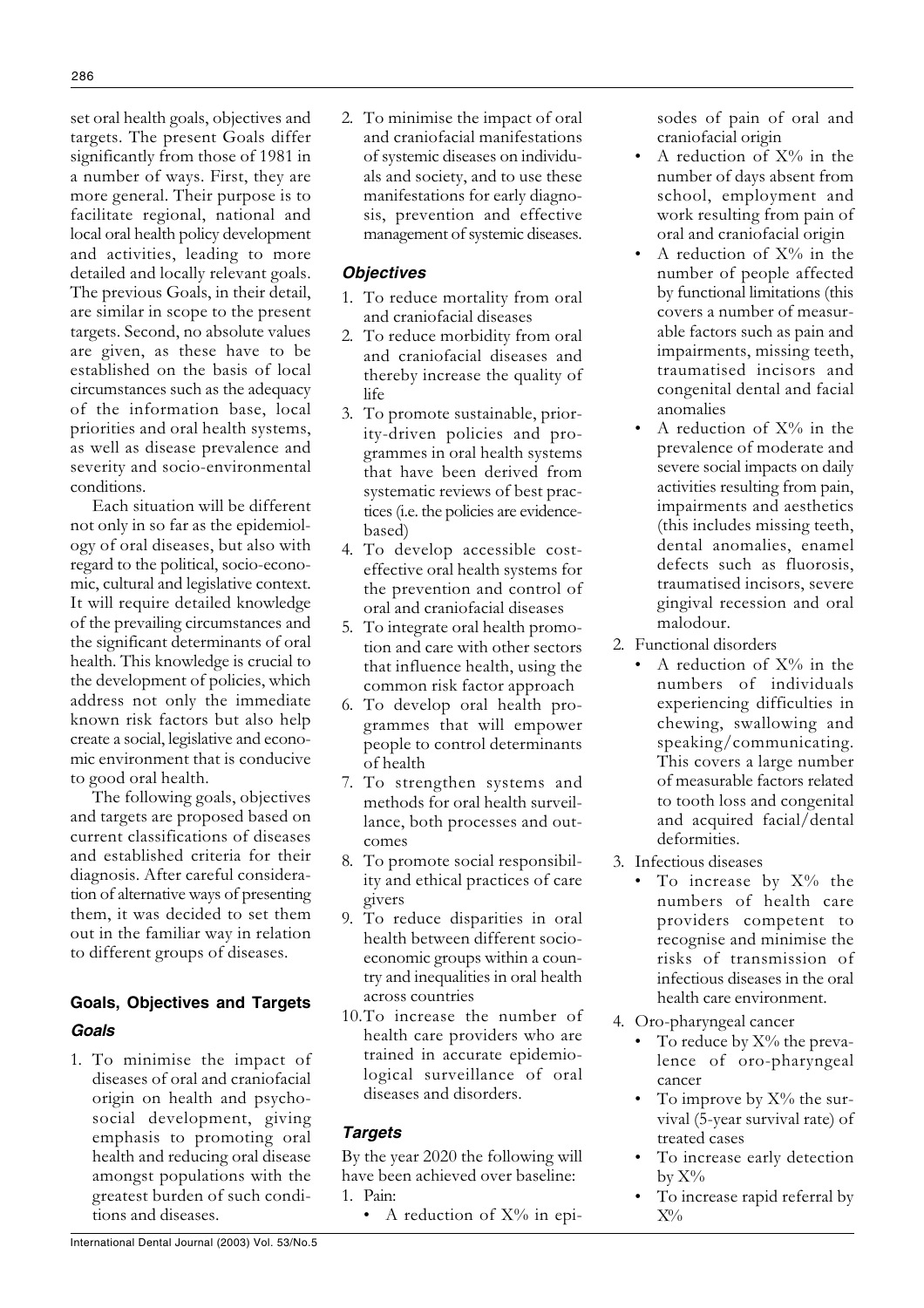- To reduce exposure to risk factors by X% with special reference to tobacco, alcohol, teratogenic agents and improved nutrition
	- To increase access to genetic screening and counselling by  $X\%$
	- To increase early detection by  $X\%$
	- To increase rapid referral by  $X\%$
	- To increase by  $X\%$  the number of affected individuals receiving multidisciplinary specialist care
	- To increase early detection of seriously handicapping malocclusions and their referral by X%.
	- 9. Dental caries
		- To increase the proportion of caries free 6-year-olds by  $X\%$
		- To reduce the DMFT particularly the D component at age 12 years by  $X\%$ , with special attention to high-risk groups within populations, utilising both distributions and means
		- To reduce the number of teeth extracted due to dental caries at ages 18, 35–44 and 65–74 years by  $X\%$ .
	- 10. Developmental anomalies of teeth
		- To reduce the prevalence of disfiguring dental fluorosis by  $X\%$  as measured by culturally sensitive measures and with special reference to the fluoride content of food, water and inappropriate supplementation
		- To reduce the prevalence of acquired developmental anomalies of teeth by  $X\%$ , with special reference to infectious diseases and inappropriate medications
		- $\bullet$ To increase early detection by X% for both hereditary and acquired anomalies
		- To increase referral by X%

for both hereditary and acquired anomalies.

- 11. Periodontal diseases
	- To reduce the number of teeth lost due to periodontal diseases by  $X\%$  at ages 18, 35-44 and 65-74 years with special reference to smoking, poor oral hygiene, stress and inter-current systemic diseases
	- To reduce the prevalence of necrotising forms of periodontal diseases by X% by reducing exposure to risk factors such as poor nutrition, stress and immunosuppression
	- $\bullet$ To reduce the prevalence of active periodontal infection (with or without loss of attachment) in all ages by  $X\%$
	- To increase the proportion of people in all ages with healthy periodontium (gums and supporting bone structure) by  $X\%$

12. Oral mucosal diseases

- To increase the number of health care providers who are competent to diagnose and provide emergency care  $bv X\%$
- To increase early detection  $\mathrm{bv}~\mathrm{X}\%$
- To increase rapid referral by  $X\%$ .

13. Salivary gland disorders

- To increase the numbers of health care providers who are competent to diagnose and provide emergency care  $bv X\%$
- To increase early detection  $\mathrm{bv} \, \mathrm{X} \%$
- To increase rapid referral by  $X\%$ .

# 14. Tooth loss

- To reduce the number of edentulous persons by X% at ages 35-44 and 65-74 years
- To increase the number of natural teeth present by X%

Hobdell et al.: Global goals for oral health 2020

- To reduce exposure to risk factors by X% with special reference to tobacco, alcohol and improved nutrition
- $\bullet$ To increase by X% the number of affected individuals receiving multidisciplinary specialist care.
- 5. Oral manifestations of HIV infection
	- To reduce by  $X\%$  the prevalence of opportunistic orofacial infections
	- To increase by  $X\%$  the number of health providers who are competent to diagnose and manage the oral manifestations of HIV infection
	- To increase by  $X\%$  the numbers of policy makers who are aware of the oral implications of HIV infection.
- 6. Noma
	- To increase by X% data on Noma from populations at risk
	- To increase early detection  $by X\%$
	- To increase rapid referral by  $X\%$
	- To reduce exposure to risk factors by X% with special reference to immunisation coverage or measles, improved nutrition and sanitation
	- To increase by  $X\%$  the number of affected individuals receiving multidisciplinary specialist care.
- 7. Trauma
	- To increase early detection  $bv X\%$
	- To increase rapid referral by  $X\%$
	- To increase the number of health care providers who are competent to diagnose and provide emergency care  $\rm bv/to X/Y\%$
	- To increase by X% the number of affected individuals receiving multidisciplinary specialist care where necessary.